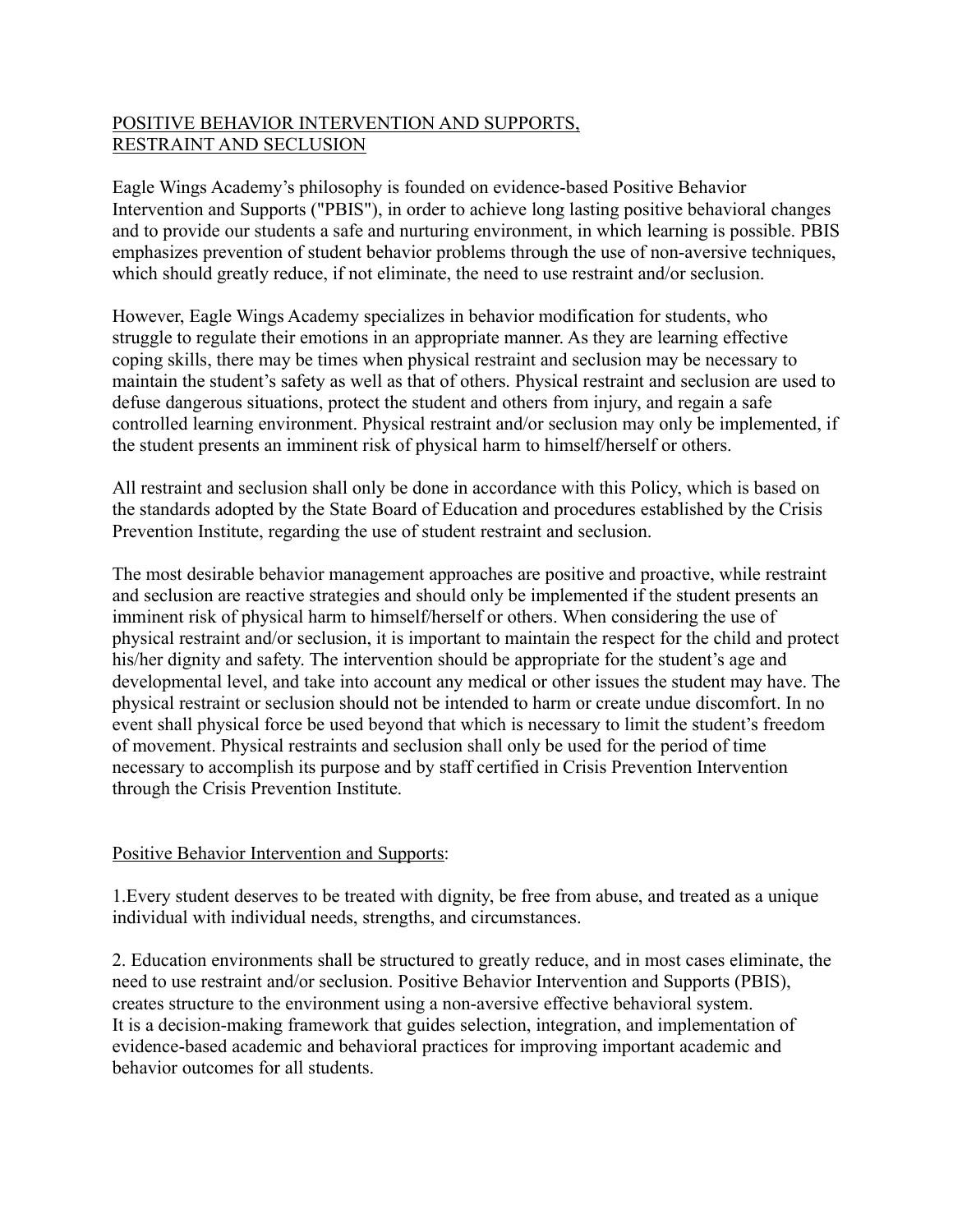3. The PBIS prevention-oriented framework of approach applies to all students, all staff, and all settings. Research supports the conclusion that PBIS, when integrated with effective academic instruction, provides the support students need to become actively engaged in their own learning and academic success.

4. Components of a system of Positive Behavior Intervention and Supports include:

A.Trained school staff to identify conditions such as:

1) Where, under what conditions, with whom and why specific inappropriate behaviors may occur.

2) Preventative assessments should include:

a. A review of existing data,

b. Interviews with parents, family members and students and

- c. Examination of previous and existing behavioral intervention plans.
- 3) With the analysis of these data Eagle Wings Academy shall develop and implement preventative behavioral interventions and teach appropriate

behavior.

- a. Modify the environmental factors that escalate the inappropriate behavior.
- b. Support the attainment of appropriate behavior.
- c. Use verbal de-escalation to defuse potentially violent dangerous behavior.

B. Positive Behavior Support System that will support students' efforts to manage their own behavior; implement instructing techniques in how to self-manage behavior, decrease the development of new problem behaviors; prevent worsening of existing problem behaviors; redesign learning/teaching environments to eliminate triggers and maintainers of problem behaviors. Positive Behavior Support System includes family involvement as part of the system.

### Prohibited Practices:

The following are prohibited under all circumstances, including emergency safety situations:

- 1. Prone restraint as defined in Executive Order 2009-13S;
- 2. Corporal punishment;
- 3. Child endangerment as defined in R.C. 2919.22;

4. Seclusion or restraint of preschool students in violation of the provisions of Ohio Adm. Code Rule 3301-37-10(D);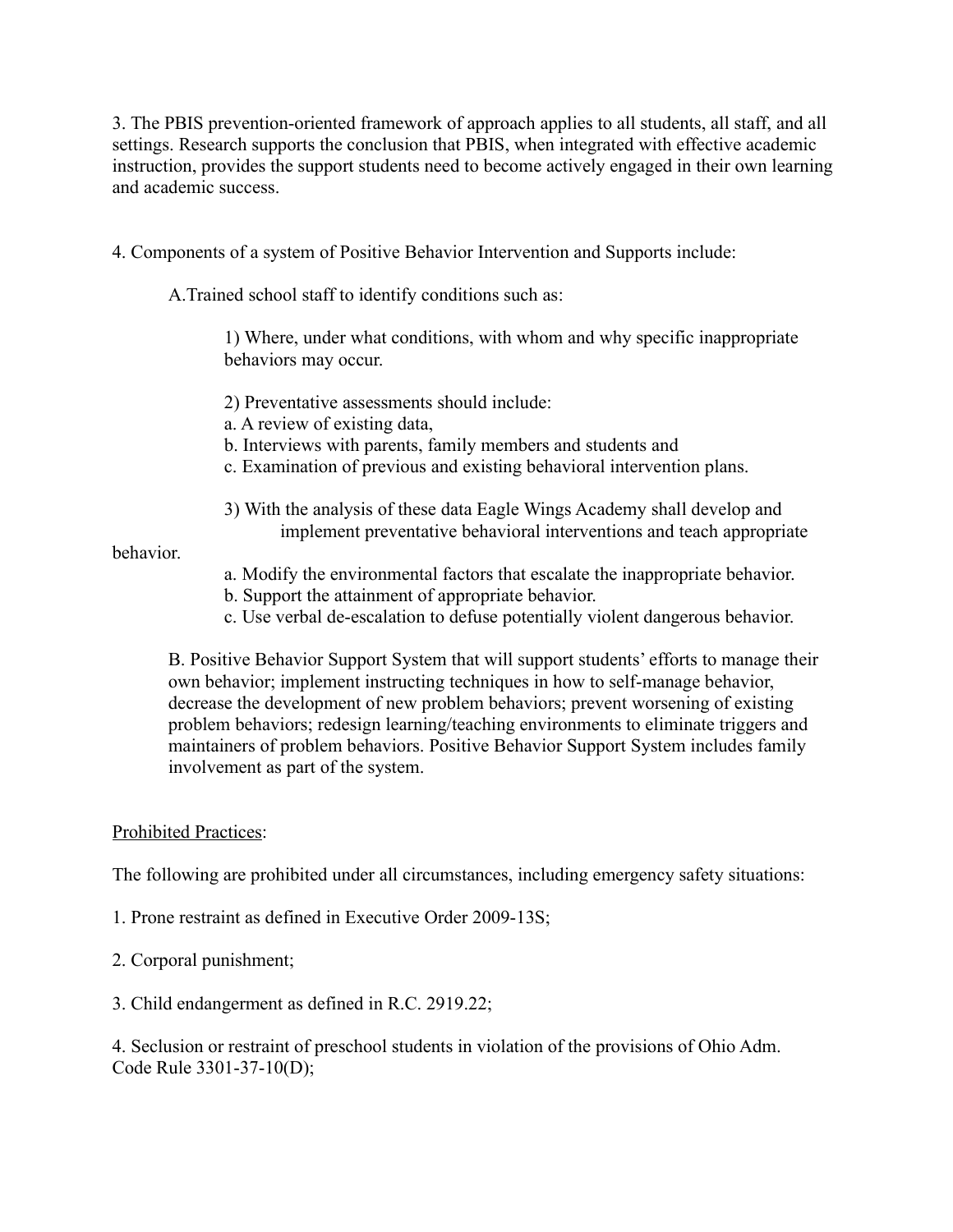5. The deprivation of basic needs;

6. Restraint that unduly risks serious harm or needless pain to the student, including the intentional, knowing, or reckless use of any of the following techniques:

A. Using any method that is capable of causing loss of consciousness or harm to the neck or restricting respiration in any way,

B. Pinning down with knees to torso, head and/or neck;

C. Using pressure points, pain compliance and joint manipulation techniques,

D. Dragging or lifting of the student by the hair or ear or by any type of mechanical restraint,

E. Using other students or untrained staff to assist with the hold or restraint,

F. Securing a student to another student or to a fixed object;

7. Mechanical restraints (which does not include devices used by trained school personnel, or by a student, for the specific and approved therapeutic or safety purposes for which such devices were designed and, if applicable, prescribed);

8. Chemical restraint (which does not include medication administered as prescribed by a licensed physician.)

9. Aversive behavioral interventions;

10. Seclusion of students in a locked room.

11. Physical restraint or seclusion may not be used for punishment or discipline or as a substitute for other less restrictive means of assisting a student and regaining control.

### Procedures for the Use of Physical Restraint:

Physical restraints should only be used if the student presents an imminent risk of physical harm to himself/herself or others and only in a manner that is age and developmentally appropriate. The use of prone restraint, physical restraint that obstructs the airway of a student, or any physical restraint that impacts a student's primary mode of communication is prohibited as defined and prohibited in Ohio Executive Order 2009-13S is prohibited. Staff should be appropriately trained to protect the care, welfare, dignity, and safety of the student.

- 1. Use verbal strategies and research based de-escalation techniques in an effort to help the student regain control as quickly as possible;
- 2. Continually observe the student in restraint for indications of physical and mental distress and seek immediate medical or mental health assistance if there is a concern;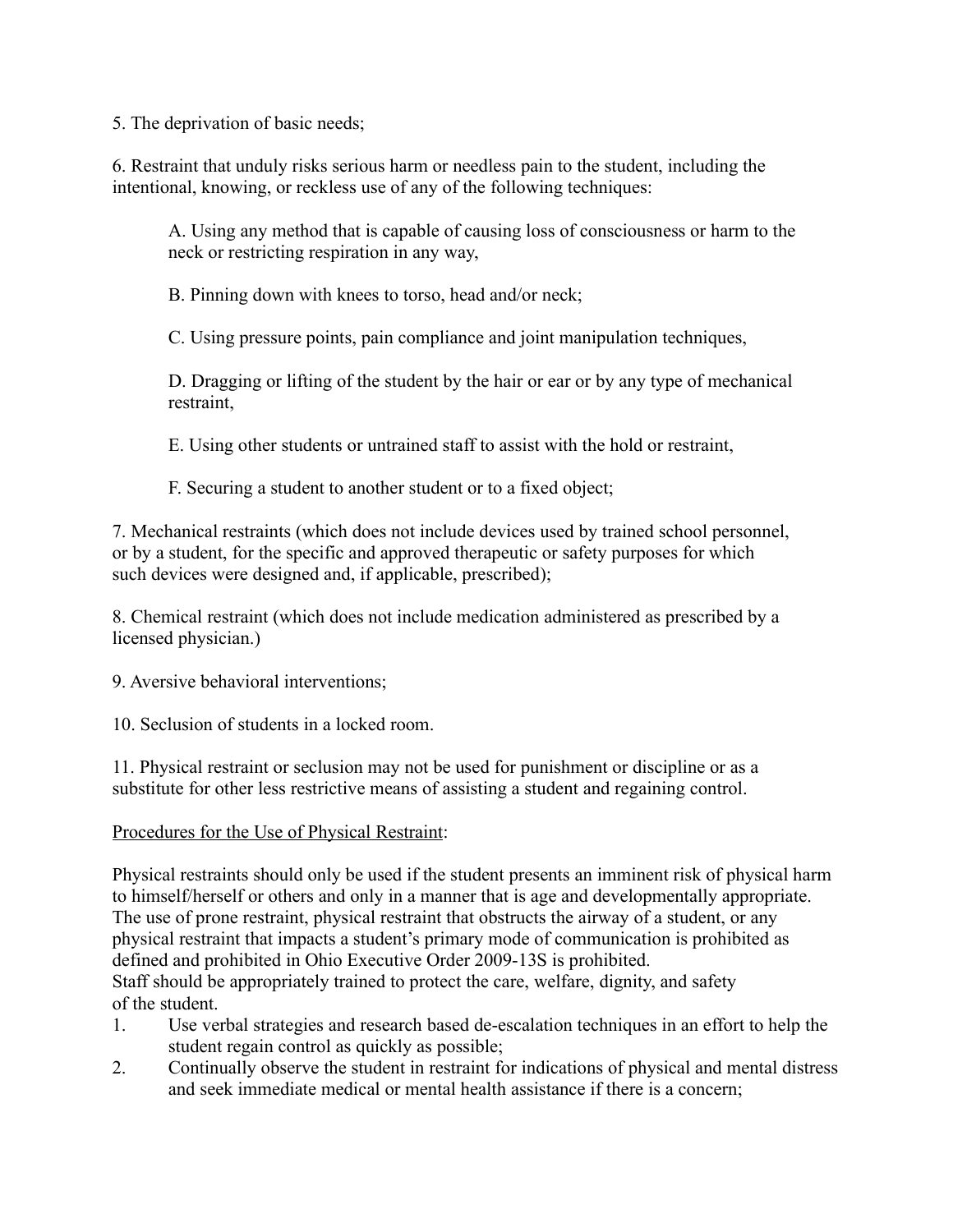- 3. Restraint should only be used for the period of time necessary. The specific restraint technique should be appropriate to the student's age and height/size, and be safe for the student. Once the staff member administering the restraint has determined that the student is no longer a danger to self or others, the student should be released. Eagle Wings Academy has an alternative plan in the event that the student does not begin to calm down within a reasonable time period.
- 4. Following the release of the student after the restraint, the student must be seen by the school nurse or designee within one hour for the post-vention physical assessment.
- 5. Whenever possible, move other students from the immediate area rather than trying to transport an out-of-control student or restrain a student while other students are in the immediate area.
- 6. Staff, who frequently work with students needing behavioral supports must have appropriate training in crisis management, de-escalation and restraint to prevent injuries to the student or themselves.

Eagle Wings Academy is responsible for providing the appropriate training. All staff that are currently trained and are in positions that may require restraints will receive updated training each school year. It is important to have sufficient staff trained in physical restraint, including more than one staff person within a classroom having students with significant behavior needs. Having a team trained together allows staff to support each other and the students and provides for a common language regarding behavioral intervention techniques. All training will be in accordance with policy JFJ, the State Board of Education Restraint and Seclusion Policy and Ohio Administrative Code Section 3301-35-15.

- 7. A physical restraint report must be completed when physical restraint is used. The staff needs to use the Eagle Wings Academy restraint/seclusion form so that data can be kept and analyzed. All staff members involved in addressing the restraint need to complete this form. A request to complete a separate report or to review the report being submitted, may be made to witnesses in order to document their observations. Staff members have to provide the crisis therapist with the restraint/seclusion form.
- 8. Use the data from the physical restraint reports to evaluate the use of physical restraints and to determine if there is an over-reliance on physical restraints as a disciplinary response. Within 48 hours, conduct a de-briefing including all involved staff to evaluate the trigger for the incident, staff response, and methods to address the student's behavioral needs;
- 9. Inform parents and/or document attempts to contact parents of the physical restraint within 8 hours. A copy of the written report shall be made available to the parent or guardian within 24 hours, and the school shall maintain a copy of the report in the student's file. These reports are educational records subject to the Family Educational Right to Privacy Act, and a school district is prohibited from releasing any personally identifiable information to anyone other than the parent, in accordance with the requirements of that Act.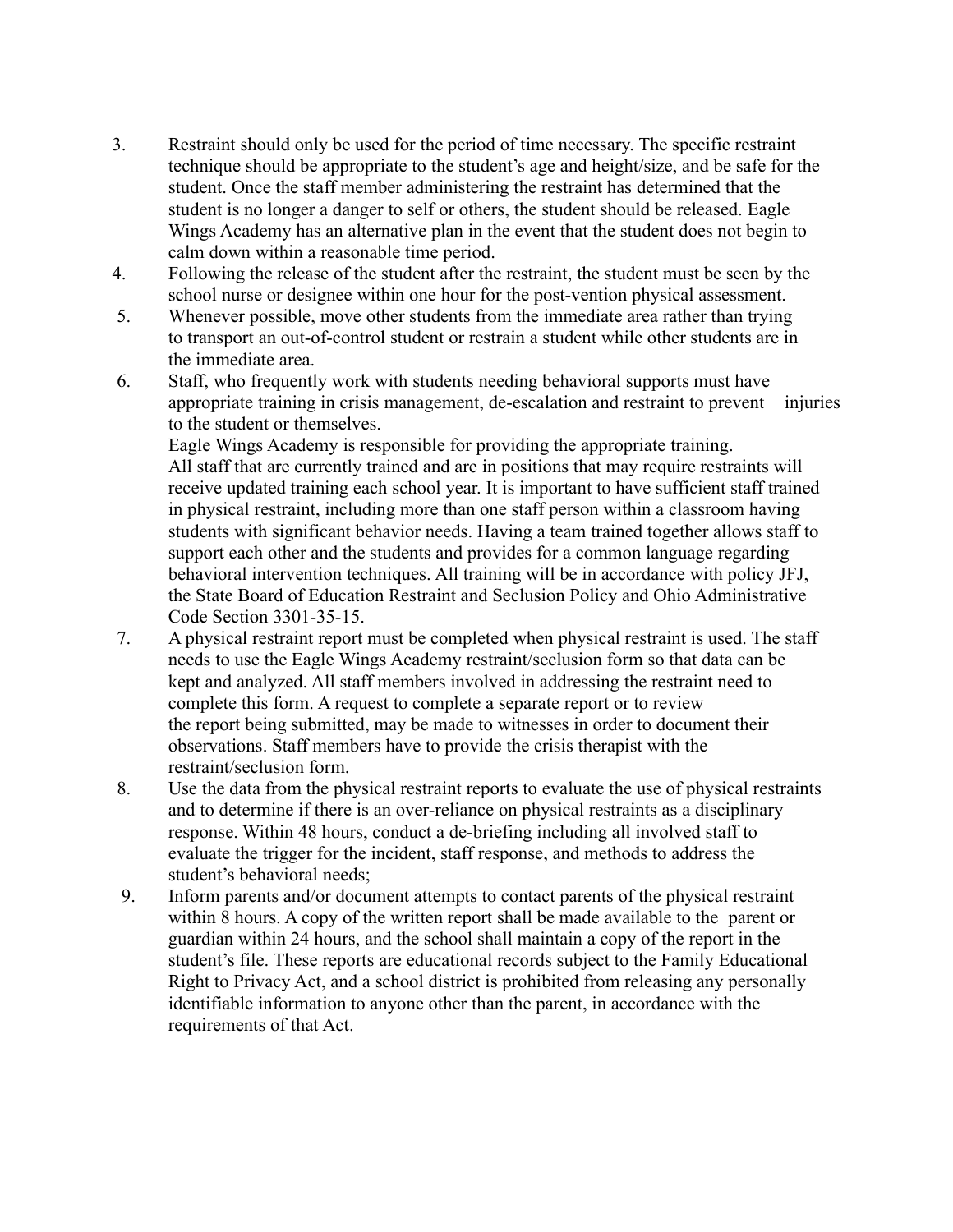Procedures For Use of Seclusion:

Seclusion may be used only when there is an immediate risk of physical harm to the student or others and no other safe and effective intervention is possible. Seclusion shall never be used as a punishment or to force compliance. Seclusion should only be used in a manner that is age and developmentally appropriate. Seclusion is a last resort safety intervention that provides an opportunity for the student to regain self-control.

1. A room or area used for seclusion must:

A. provide for adequate space, lighting, ventilation, clear visibility and the safety of the student; and

- B. not be locked.
- C. Seclusion shall not be used:
- 1) for the convenience of staff;
- 2) as a substitute for an educational program;
- 3) as a form of discipline/punishment;
- 4) as a substitute for less restrictive alternatives;
- 5) as a substitute for inadequate staffing;
- 6) as a substitute for staff training in positive behavior supports and crisis prevention
- 7) as a means to coerce, retaliate, or in a manner that endangers a student.

2. The staff must:

A. Be appropriately trained to protect the care, welfare, dignity, and safety of the student;

B. Continually observe the student in seclusion for indications of physical or mental distress and seek immediate medical or mental health assistance if there is a concern;

C. Use verbal strategies and research based de-escalation techniques in an effort to help the student regain control as quickly as possible; and

D. Remove the student when the immediate risk of physical harm to self or others has dissipated;

E. When student demonstrates appropriate/acceptable behavior the student may be removed from seclusion.

F. Following the release of the student from seclusion, the student must be seen by the school nurse or designee within one hour for the post-vention physical assessment.

F. If behavior re-escalates, the student may be returned to seclusion.

G. After extended or repeated seclusions within a school day, the teacher shall contact an administrator to consider other actions. For an extended period of time in seclusion, the teacher and staff must provide adequate access to bathroom facilities, drinking water, necessary medication, and regularly scheduled meals.

3. Complete a restraint/seclusion form for each use of seclusion.

4. Use the data from the reports to regularly evaluate the use of seclusion and to determine if there is an over-reliance on seclusion for behavior management. Within 48 hours, conduct a de-briefing including all involved staff to evaluate the trigger for the incident, staff response, and methods to address the student's behavioral needs;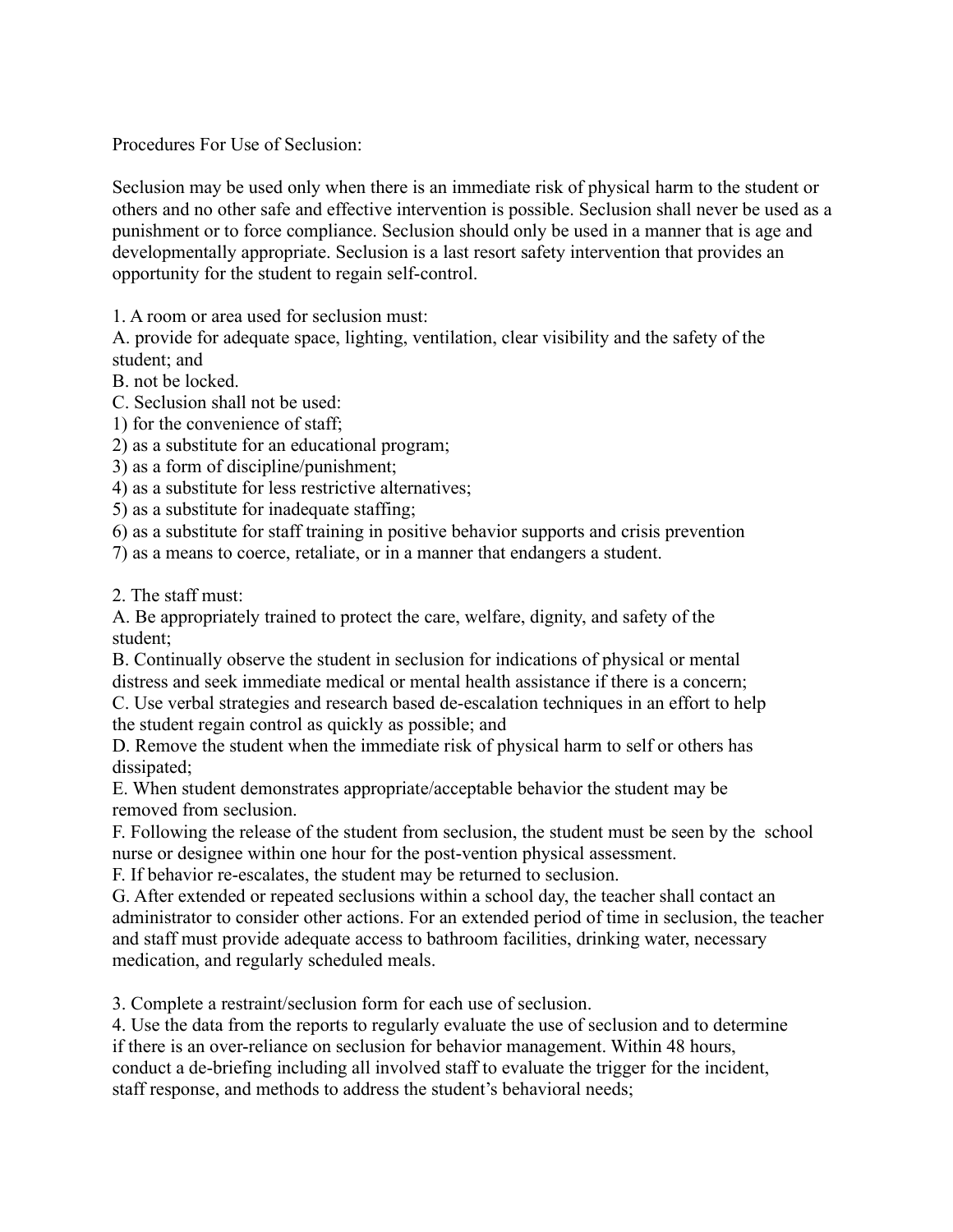5. Inform parents and/or document attempts to contact parents regarding the seclusion within 8 hours. A copy of the written report shall be made available to the parent or guardian within 24 hours, and the school shall maintain a copy of the report in the student's file.

These reports are educational records subject to the Family Educational Right to Privacy Act, and a school district is prohibited from releasing any personally identifiable information to anyone other than the parent, in accordance with the requirements of that Act.

## Debriefing:

When restraint and/or seclusion have been used, the following discussion points may be considered:

- The student understood of the purpose for the restraint/seclusion
- There was a de-briefing with the student once he/she had regained behavioral control
- The student had an opportunity to stop the misbehavior and demonstrate appropriate behavior
- Warnings were used
- Once the student stopped the misbehavior, interventions other than restraint/seclusion were used
- The student had opportunities to demonstrate responsibility for his/her own behavior and to practice self-control
- The student understood the expectations for a successful return to classroom activities
- The length of time in restraint/seclusion was reasonable and appropriate for the student's age, ability, developmental level, level of escalation etc.

• Was data collected and reviewed to evaluate the effectiveness of restraint/seclusion, the possible need for additional evaluation (including an FBA), and/or the need to review/revise the student's IEP/BIP?

### Complaint Procedures:

1. Informal Resolution of Concern about Use of Physical Restraint or Seclusion A. Before initiating a formal complaint procedure, a student or his/her parent/guardian who has concerns regarding a specific use of a physical restraint and/or seclusion may seek to resolve his/her concerns regarding a specific use of a physical restraint and/or seclusion by raising the issue with the teacher and/or building administrator(s). B. The student and/or their parent/guardian should direct their concerns regarding a specific use of a physical restraint and/or seclusion to the building administrator within ten (10) calendar days of the parent/guardian's notification of the incident regarding restraint or seclusion.

C. The building administrator shall attempt, within his/her authority, to work with the individual to resolve the complaint. If the student and/or their parent/guardian are not satisfied with the resolution, or if the student and/or their parent/guardian does not choose informal resolution, then the student and/or their parent/guardian may proceed with the formal complaint process.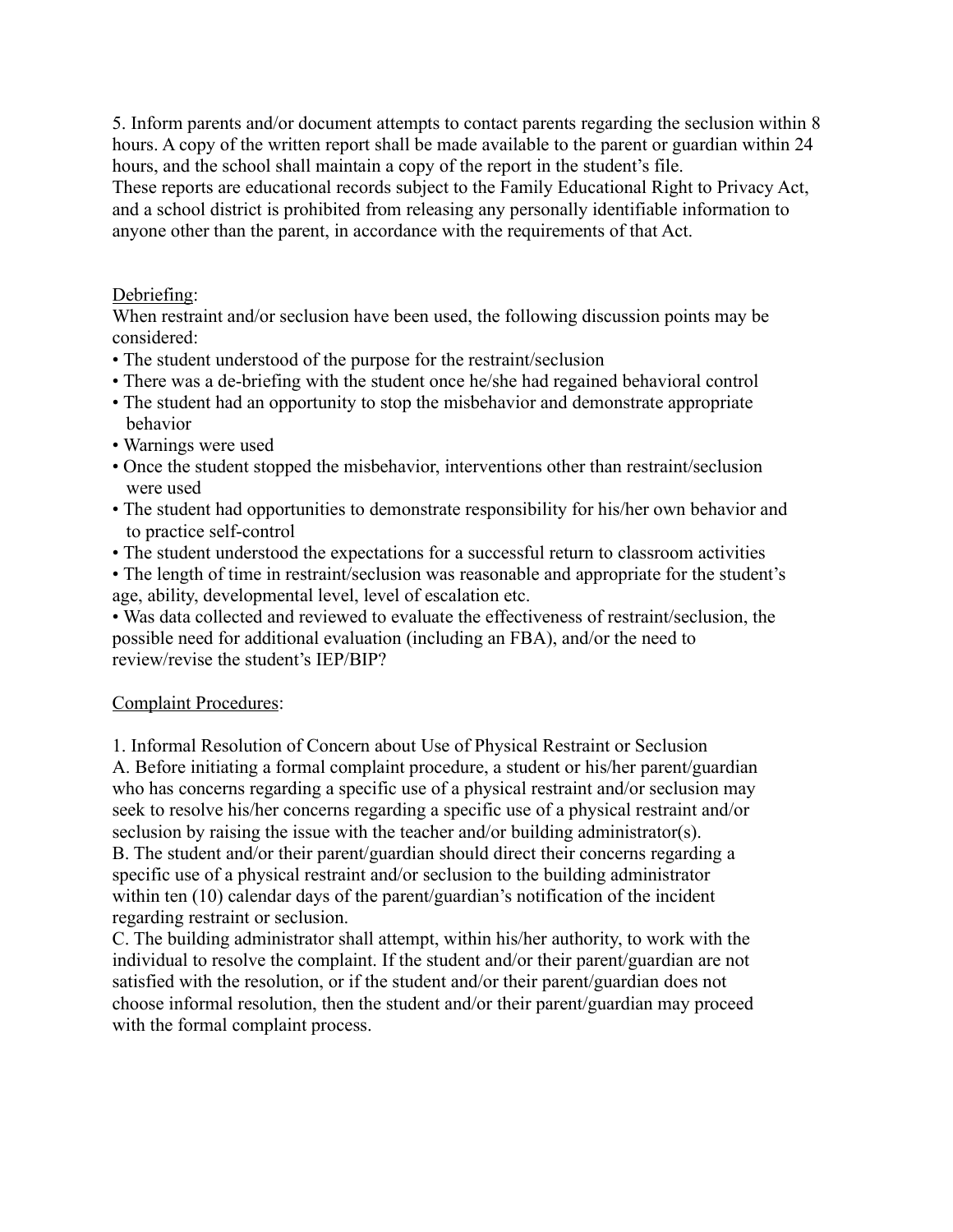2. Formal Resolution of Concern About Use of Physical Restraint or Seclusion

A student and/or their parent/guardian, who has concerns regarding a specific use of a physical restraint and/or seclusion, may seek to resolve his/her concerns by submitting a written complaint to the Office of the Superintendent of the student's respective public school district. The district shall investigate each written complaint and respond in writing to the complaint within 30 days of receipt.

The District will notify all parents annually of its policies and procedures regarding restraint and seclusion and post the policy and procedures on its website. The Administration shall develop a monitoring procedure to ensure that this policy is appropriately implemented.

## Definitions:

**Aversive behavioral interventions** – means an intervention that is intended to induce pain or discomfort to a student for the purpose of eliminating or reducing maladaptive behaviors, including such interventions as application of noxious, painful, and/or intrusive stimuli, including any form of noxious, painful or intrusive spray, inhalant, or taste.

**Chemical restraint** – means a drug or medication used to control a student's behavior or restrict freedom of movement that is not:

a. Prescribed by a licensed physician, or other qualified health professional acting under the scope of the professional's authority under Ohio law, for the standard treatment of a student's medical or psychiatric condition; and

b. Administered as prescribed by the licensed physician or other qualified health professional acting under the "scope of the professional's authority under Ohio law.

**De-escalation techniques** - are strategically employed verbal or non-verbal interventions used to reduce the intensity of threatening behavior before a crisis situation occurs.

**Functional behavior assessment** ("FBA") - is a collaborative problem-solving process that is used to describe the "function" or purpose that is served by a student's behavior. Understanding the "function" that an impeding behavior serves for the student assists directly in designing educational programs and developing behavior plans with a high likelihood of success.

**Mechanical restraint** - means any method of restricting a student's freedom of movement, physical activity, or normal use of the student's body, using an appliance or device manufactured for this purpose. Mechanical restraint does not mean devices used by trained school personnel, or used by a student, for the specific and approved therapeutic or safety purposes for which such devices were designed and, if applicable, prescribed, including:

- A. restraints for medical immobilization;
- B. adaptive devices or mechanical supports used to allow greater freedom of mobility than would be possible without the use of such, devices or mechanical supports;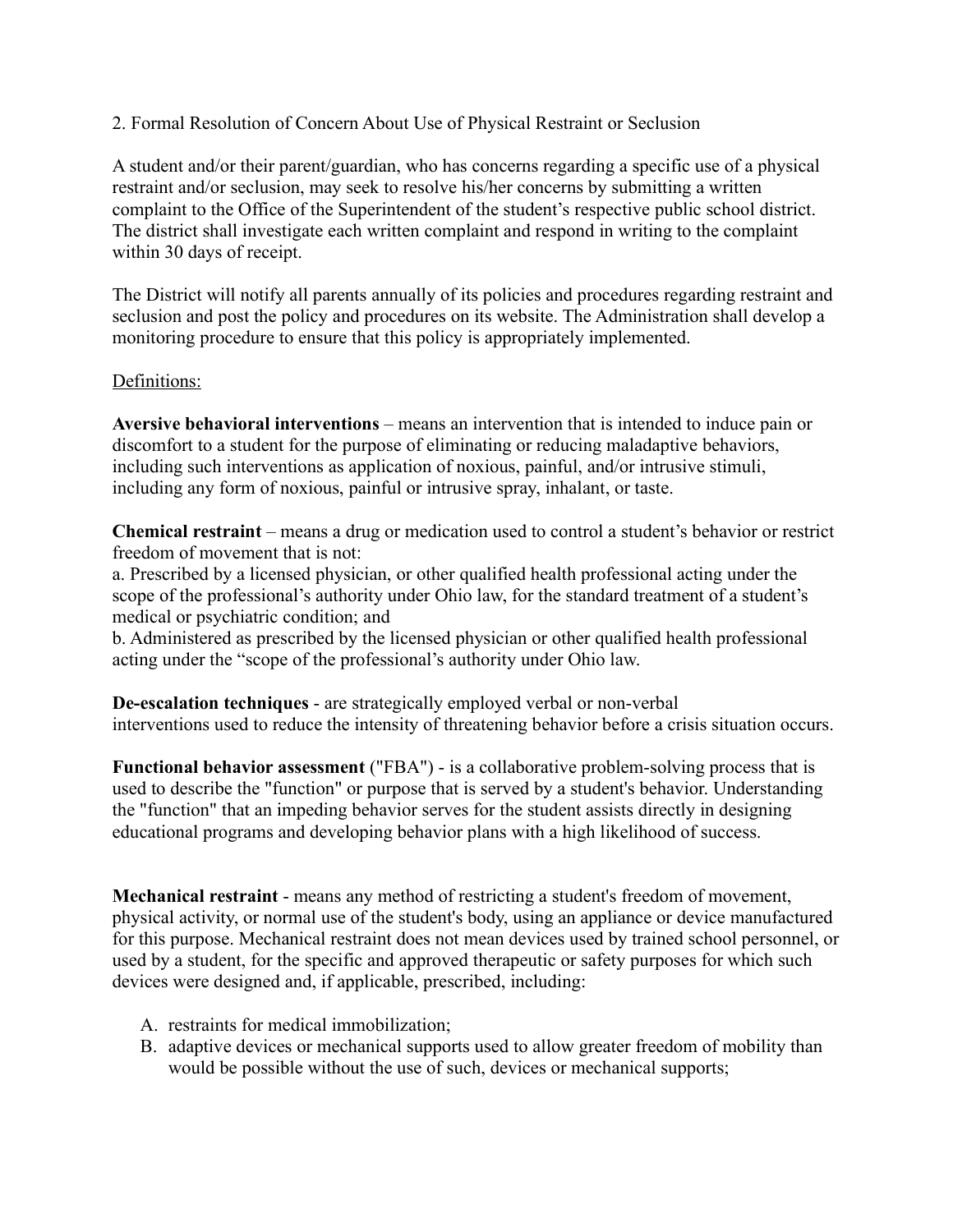C. vehicle safety restraints when used as intended during the transport of a student in a moving vehicle.

### **Parent means**:

- A. a biological or adoptive parent;
- B. a guardian generally authorized to act as the child's parent, or authorized to make decisions for the child (but not the State if the child is a ward of the State);
- C. an individual acting in the place of a biological or adoptive parent (including a grandparent, stepparent, or other relative) with whom the child lives, or an individual who is legally responsible for the child's welfare;
- D. a surrogate parent who has been appointed in accordance with Ohio Administrative Code 3301-51-05(E); or
- E. any person identified in a judicial decree or order as the parent of a child or the person with authority to make educational decisions on behalf of the child.

**Physical escort/transport** - means the temporary touching or holding of the hand, wrist, arm, shoulder, waist, hip, or back for the purpose of inducing a student to move to a safe location.

**Physical restraint**- means the use of physical contact that immobilizes or reduces the ability of a student to move his/her arms, legs, body, or head freely. Physical restraint does not include a physical escort, chemical restraint or mechanical restraint. Physical restraint does not include brief physical contact for or similar purposes to: break up a fight; knock a weapon away from a student's possession; calm or comfort; assist a student in completing a task/response if the student does not resist the contact; or prevent an impulsive behavior that threatens the student's immediate safety (e.g., running in front of a car).

**Positive Behavior Intervention and Supports** ("PBIS") - means a school-wide systematic approach to embed evidence-based practice and data-driven decision making to improve school climate and culture in order to achieve improved academic and social outcomes, and increase learning for all students. PBIS encompasses a range of systemic and individualized positive strategies to reinforce desired behaviors, diminish reoccurrences of challenging behaviors, and teach appropriate behaviors to students.

**Positive Behavior Support Plan** - means the design, implementation, and evaluation of individual or group instructional and environmental modifications, including programs of behavioral instruction, to produce significant improvements in behavior through skill acquisition and the reduction of problematic behavior.

**Prone restraint** - means physical or mechanical restraint while the student is in the face-down position for an extended period of time.

**Seclusion** - means the involuntary isolation of a student in a room, enclosure, or space from which the student is prevented from leaving by physical restraint or by a closed door or other physical barrier.